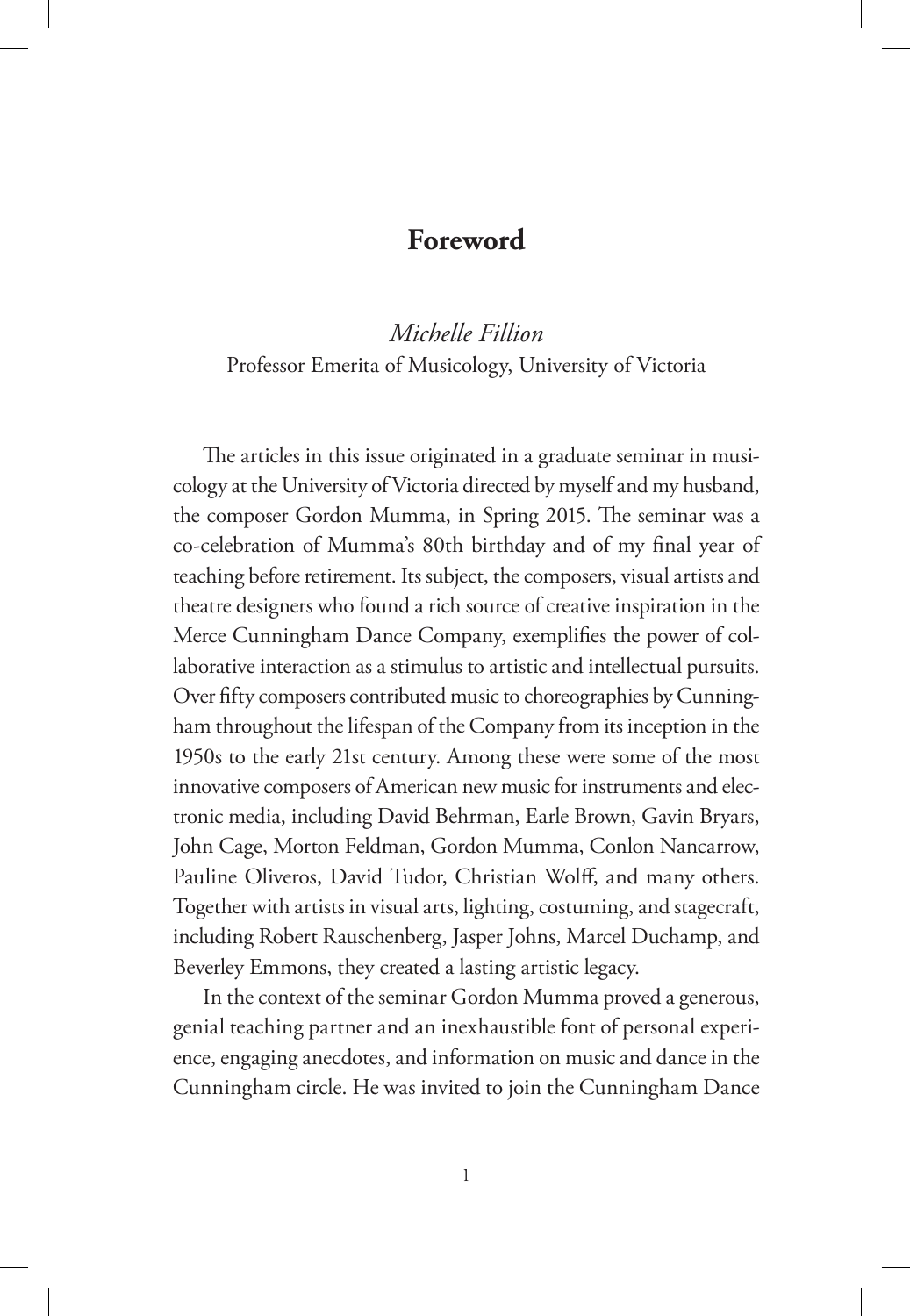Company for the European tour of August 1966, and remained with the Company until 1974 as a musician, composer, and electronic wizard, sharing the pit with Cage, Tudor, Behrman, and others. During that time he also composed the music for two Cunningham choreographies, *Place* (1966) and *TV Rerun* (1972), and collaborated with Cunningham for *Loops* (1971) and with Cage and Tudor on the interactive creation of the music for Cunningham's *Assemblage*  (1968), *Signals* (1970), and *Landrover* (1972). He also took part in at least eighty Cunningham *Events*, one-time choreographic works that were often combined with live-electronic music. During that time he became a skilled reader of the physical syntax of Cunningham's choreography and its implications for the musical composer. Cunningham's originally radical dependence on chance operations to generate choreography and his aesthetic of total independence of choreography and music – conceived separately and coming together with lighting and stage and costume design – is now central to the field of modern dance. Yet chance did not extend to the dancers, whose movements were the result of meticulous, disciplined rehearsal of a preconceived choreography (chance is a source of physical danger to a group of high-flying dancers careening across a stage).

The circumstances of Mumma's invitation to join the Company say much about the creative environment around Merce Cunningham. A commission for the music for a new choreography – the eventual *Place* – was finalized shortly afterwards in a memorable phone conversation with Cunningham that Mumma recreated in his classic essay on his years with the Company, "From Where the Circus Went":

"I'd like it if you could do something for David Tudor to play."

I agreed, and asked about the title of the new dance.

"I haven't decided yet."

"How long will it be?"

Musicological Explorations • Volume 15, Winter 2018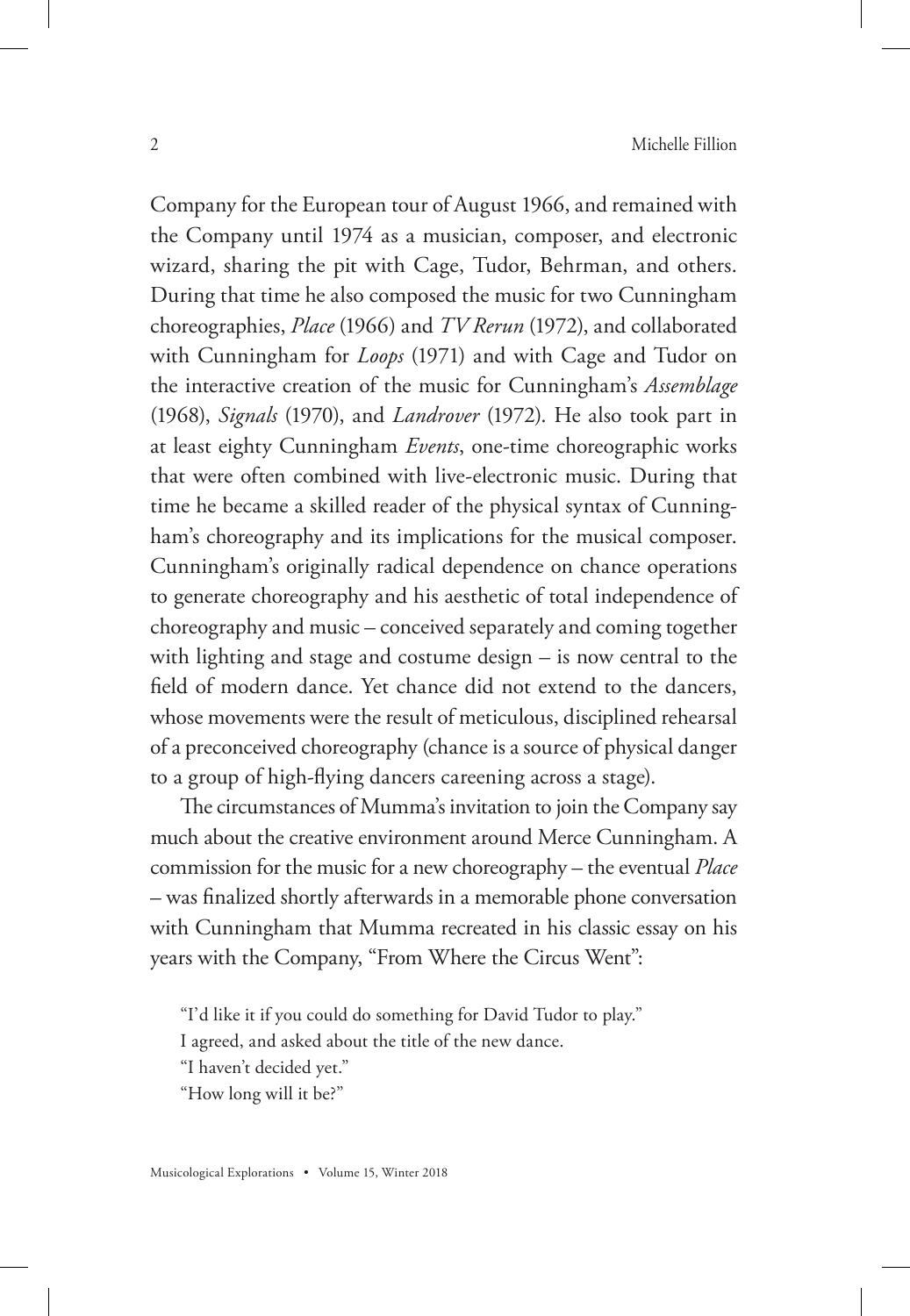## Foreword 3

"Between twenty and thirty minutes."

"I wonder what else I should know, maybe how many dancers?"

"Eight dancers, and we perform it at Saint-Paul de Vence, in France, on the 6th of August. It's beautiful there."

That was all. I now attempted to accumulate enough information to compose a work for them in two months. To meet the deadline, I decided to recast the elaborate composition that I was already preparing for Tudor and his bandoneon [his ensemble work Mesa for bandoneon and cybersonic console].

Though the information that Cunningham had given me was minimal (I didn't have the presence of mind to probe further), his matter-of-fact tone was reassuring. I doubted that he knew any of my music, but I had the feeling that he trusted me, or at least seemed comfortable taking the risk. In the ensuing years it became clear that this initial encounter was representative of much of the Cunningham Dance Company collaboration. The best and worst aspects of "grapevine" communications and telephone arrangements, the minimal specifications between choreographer and composer, the blended sense of freedom and responsibility, and a pervading ambiguity about details and commitments were nourished by Cunningham's immediate trust in his collaborators and his invitation to artistic risk.<sup>1</sup>

Mumma frequently talks about the fundamental importance of Cunningham's example to his own work and to that of many other composers. Most often cited are his model of artistic freedom and his respect for the individual in collaboration with others. For Cunningham's composers the choreographer's willingness to trust his associates and embrace the unexpected opened the door to a flowering of musical creativity unparalleled since the Diaghilev years. For the members of the seminar, students, instructors, and guest speakers

<sup>1</sup> Mumma, *Cybersonic Arts: Adventures in American New Music*, ed. with commentary by Michelle Fillion (Urbana, Chicago, and Springfield: University of Illinois Press, 2015), 109-10.